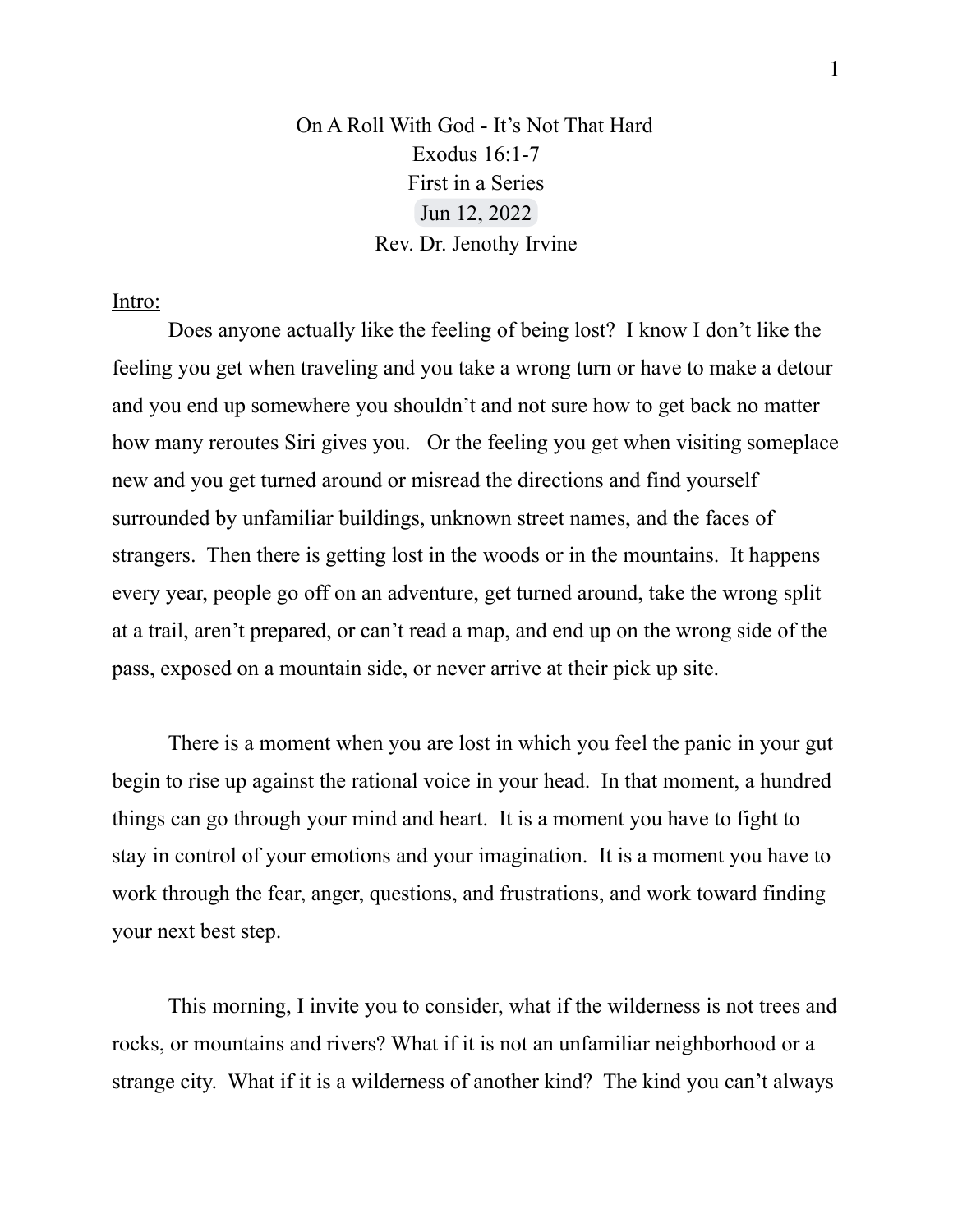see or define or wrap your mind around. Are the feelings the same? What can we learn from a wilderness we cannot name?

Prayer - As we walk our own wilderness moments or in the wilderness of our world, draw us near, open our eyes to your provision and grace, and may we have the courage to respond.

## Message

The people of God have been walking in the wilderness, both on and off course for hundreds, even thousands of years. Yet it seems every time it happens they (and we) forget what they learned from the last time and instead they feel like it's the first time. In those moments all the questions, uncertainties, frustrations, doubts, divisions, opinions, blame, confusion, mistrust, and fear take charge.

When I look at our world today, I wonder if we, as a society, aren't a bit lost and trying to find our way. I wonder if the last two years haven't thrown us off course and into a kind of personal, social, cultural, or even global wilderness. Professionals agree that the last two years only exacerbated underlying issues in our society and our world. Many believe the pandemic shook an already faulty foundation exposing long-hidden cracks and weak spots within systems of government, healthcare, education, and religious institutions. Emotions have been raw and all over the map. Politics heated. Conflict elevated. And even on local levels and in the homes of our neighbors, stress has been heightened, finances stretched even farther than before, and all the struggle, neglect, abuse, and tension that comes with such circumstances has only increased. From within this wilderness, all of us, at one level or another, have felt the fall out and results of change, fatigue, controversy, conflict, transition, frustration, and anger.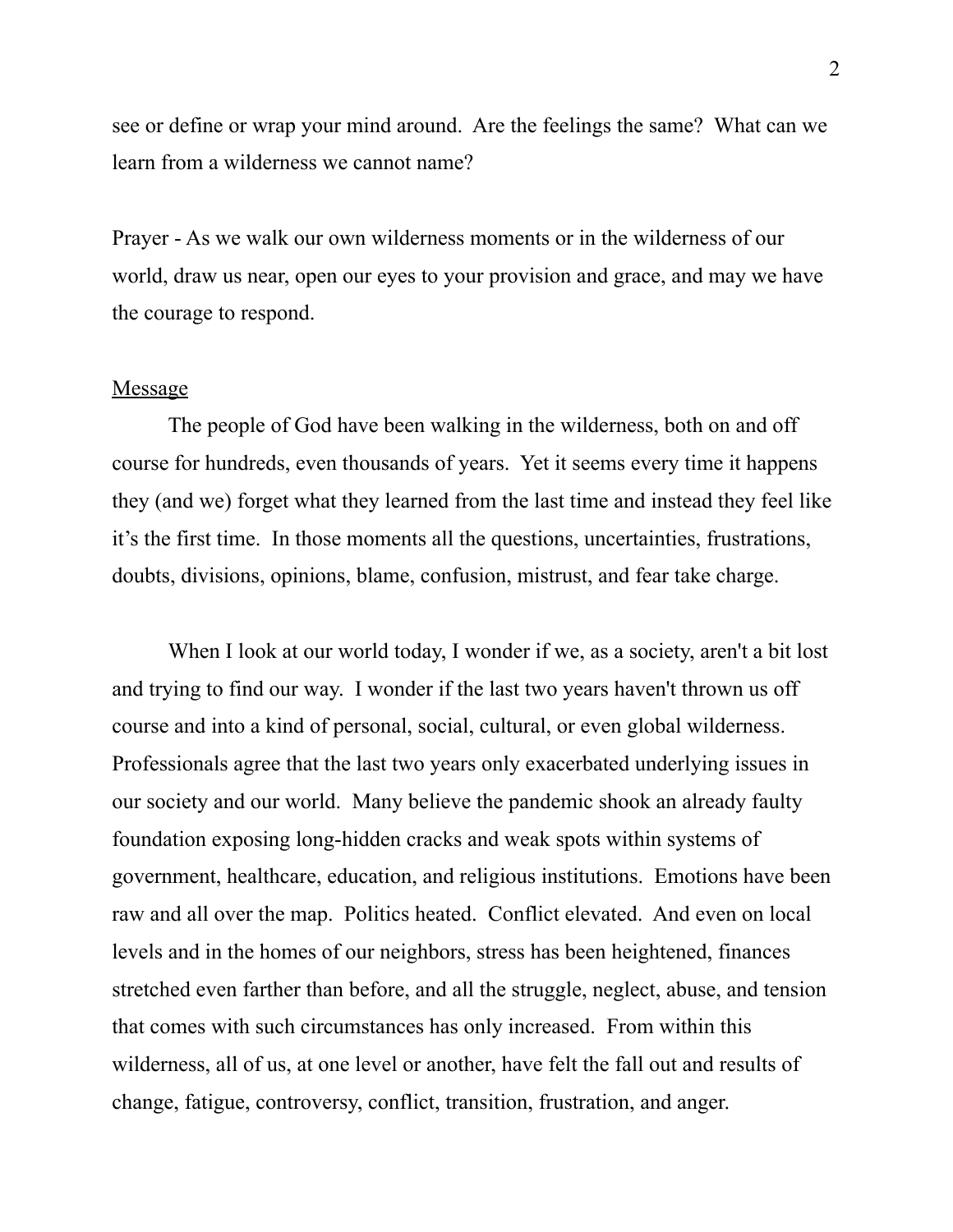It is safe to say that many people today feel lost. And if they don't feel lost, they feel our government or our country, in general, is lost. And if they don't feel our government or our country is lost, they feel like *something* has been lost; something they might not be able to name or define or even recognize but something they know is gone.

I wonder what it is. I wonder how you have experienced such wilderness? I wonder what any of this means for our understanding of church and who we are as people of God. Whatever it is, the thoughts and feelings are real and can be overwhelming and exhausting. They are irritating and annoying. Frustrating and demanding. Whether you are lost in a kind of social or cultural wilderness or you feel you have lost a portion of yourself, your life, or your understanding of the chaos around you, we pray that all of us can find a way.

Beginning today, we are going to let the children help us remember our way through the wilderness and the key to finding that way. Using the stories from this year's Vacation Bible School curriculum, we will spend the next three weeks experiencing the "Food Truck Party" as it takes us "on a roll with God." (SLIDE)

Before you cross your arms, heave a big sigh, or roll your eyes thinking "VBS stories, really Pastor?! Children's stories?" Remember dear church, the Kingdom of God belongs to those who come like little children.

We will remember the faithfulness of God in times of trial and tribulation. We will remember God's abundance when all we see is scarcity. We will remember God's provision when all we feel is absence. Using both the Old and the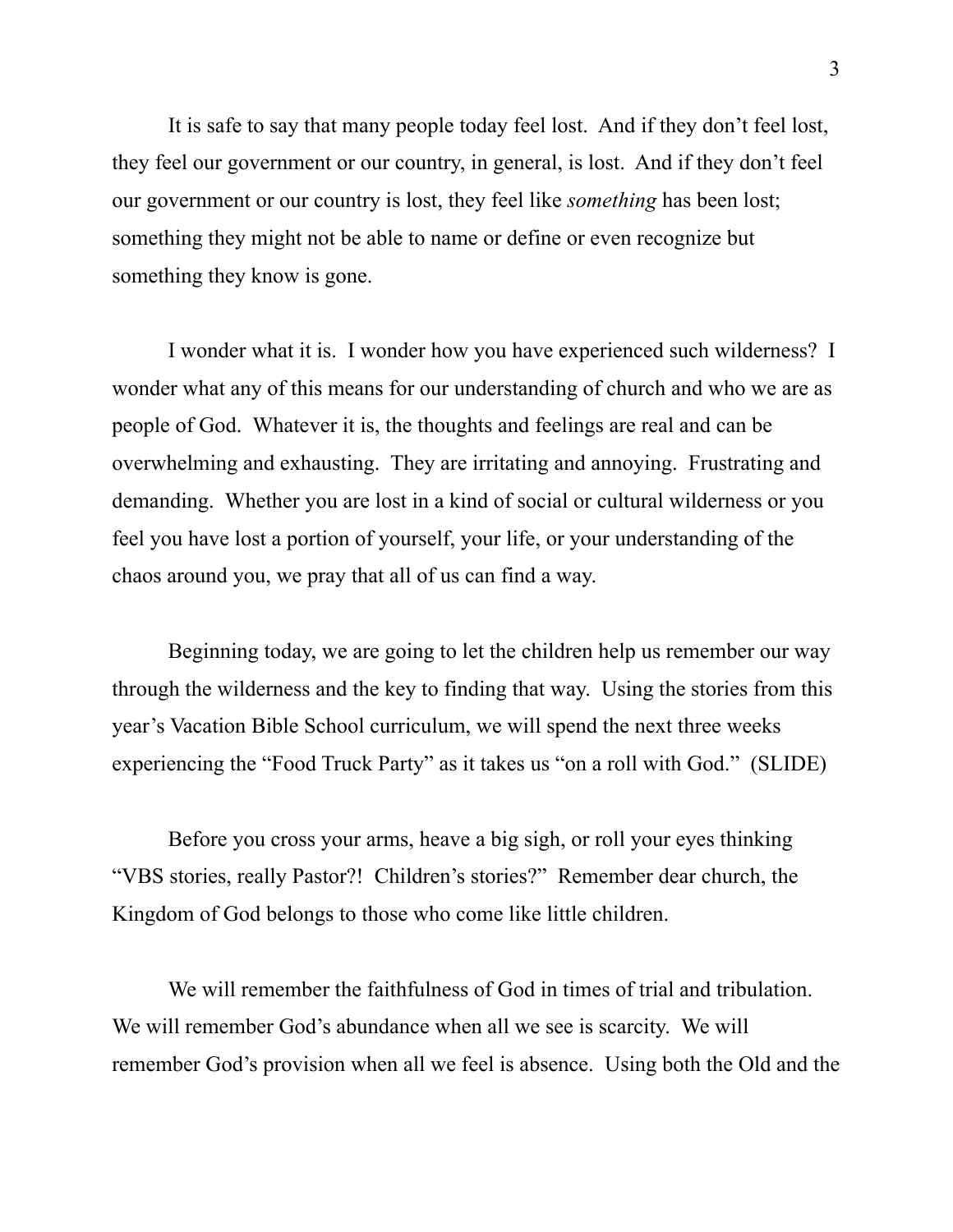New Testament, we will find ourselves in the lives and stories of long ago as if it were today.

We begin in Exodus, where the people of God learned their greatest lesson about being lost and God's provision. Read Text: Exodus 16:1-7

Following the escape from Egypt and the Rule of Pharaoh, the Israelites lived in the wilderness for forty years. Led by Moses they tried to understand what God was up to, how their existence and experience in the wilderness was a part of God's plan, and how they were going to not only survive but be delivered and restored.

How long was it before you were over the lock down? Over the sense of covid uncertainty? The media coverage, and the bickering about masks? It took about 2 months, according to the text we just read, before doubt crept in and took hold and the people of Israel were over it. Two months in and they started to complain and question Moses. They blamed Moses for what happened, for the situation they were in, and the troubles they were enduring but in reality, it was God they were upset with. It was God they were questioning. They, like us, just wanted someone to blame.

They were mad. They were probably tired and hungry and every parent knows that when the children are "hangry" everything is harder. They were confused; things weren't what they expected them to be and things certainly weren't going the way they thought they would go. There was tension. There was mistrust. There were a lot of assumptions and a lot of questions. People wanted answers.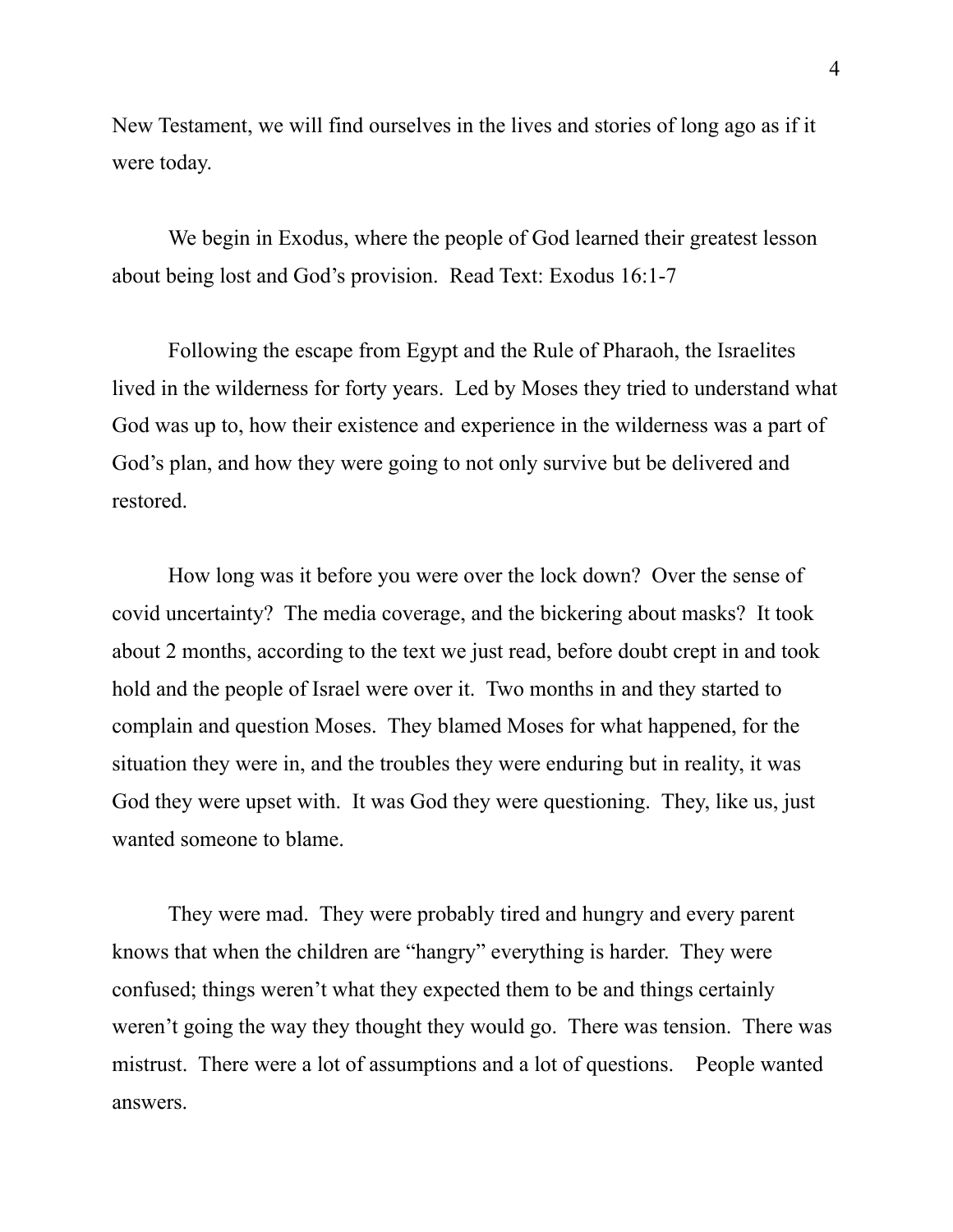Remind you of any current situations?

Here is the thing about this wilderness experience and every wilderness experience the people of God encountered, then and now. A wilderness experience is a time of transition - a time of existing in between something and something else.

The Isrealites were between a life of bondage and a life of freedom. Between despair and hope. Between what was known and what was unknown. Between a secure existence even though it was slave labor and persecution at the hand of Pharoah, and an apparent insecure existence at the hand of God. They were between doubt and trust. Fear and courage. There is but one thing the people of God had to do and they simply could not do it. Trust. TRUST.

The people of God, then and now, are faced with the question and task of whether or not they would trust God in the midst of their wilderness; in the midst of the struggle and discomfort that comes with navigating the in between.

You might be tired of hearing it, but things are not going to be the same. We can't go back to precovid, to how things used to be. At least not fully. Life is not going to return to normal and I am not even sure we know what a "new normal" looks or feels like yet because we are still emerging from a wilderness experience. People are different. Expectations are different. Perspectives have shifted. Priorities have changed.

This day (and every day) demands that those who follow Jesus trust him; trust God. The question to ask is <u>not</u> what are we doing or what's going to happen?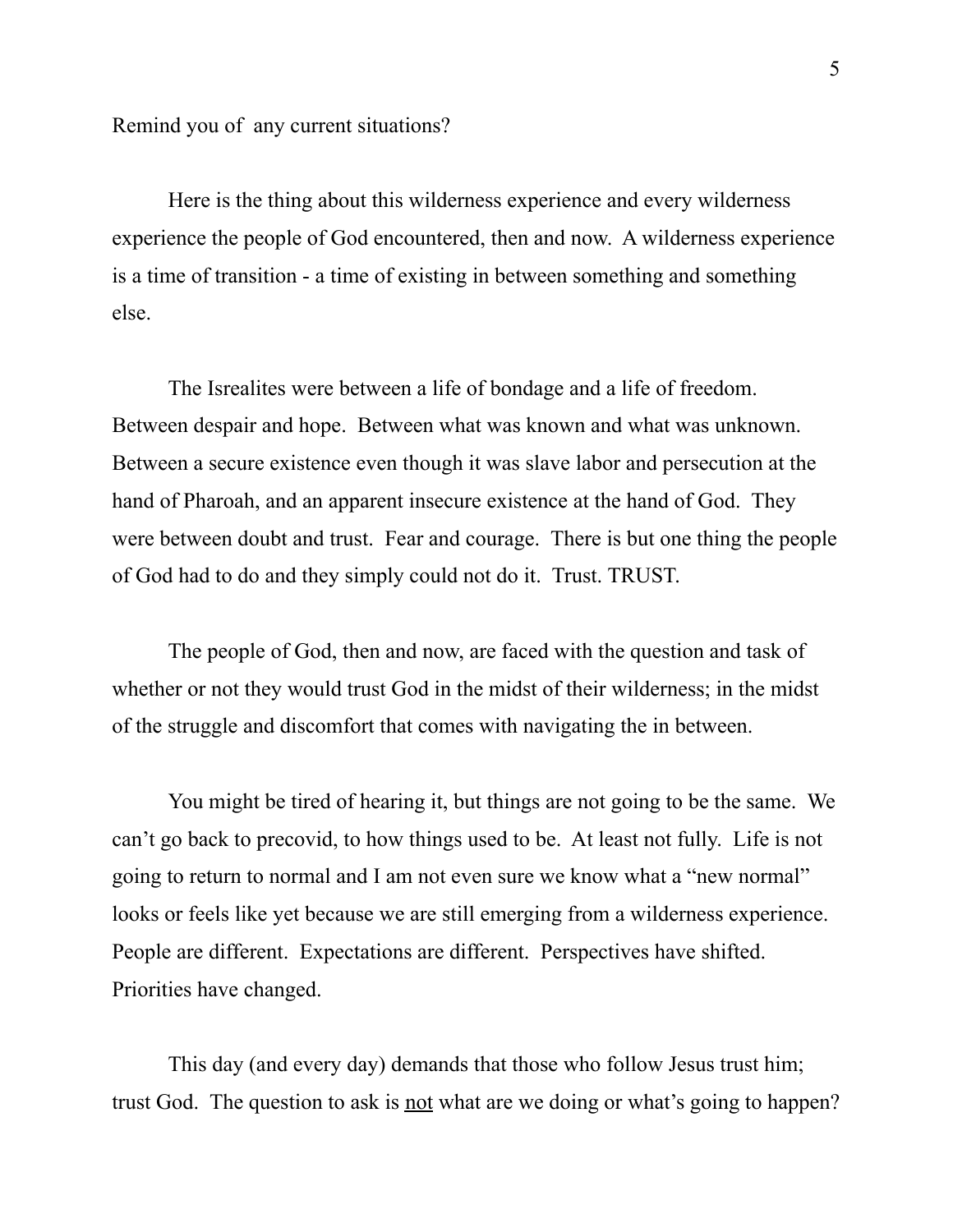It is not where do we go from here? Or how long is it going to take? The question to ask and keep asking is, "What is God up to and how are we a part of it?"

- What is God up to when more innocent lives are lost and how are we a part of it?.
- What is God up to when people can't be who they are and how are we a part of it?
- What is God up to when war is the answer and how are we a part of it?
- What is God up to when its easier to cancel eachother out and how are we a part of it?
- What is God up to when leaders fail and get away with it and how are we a part of it?
- What is God up to...and how are we a part of it?

When we have the courage to ask this question, we begin to let go of our plans and assumptions and become more aware of what God is revealing to us in the midst. When we find the discipline to ask this question, we learn to surrender our expectations and demands and look for what God is bringing about in our midst. When we have the <u>endurance</u> to ask the question "what is God up to and how are we a part of it" we begin to see the wilderness as an opportunity, not as punishment, failure, or separation from God. Our eyes are more open to see God's presence and restoration in action. To see God's healing unfold. To see God's provision, promise, and our potential in God come alive.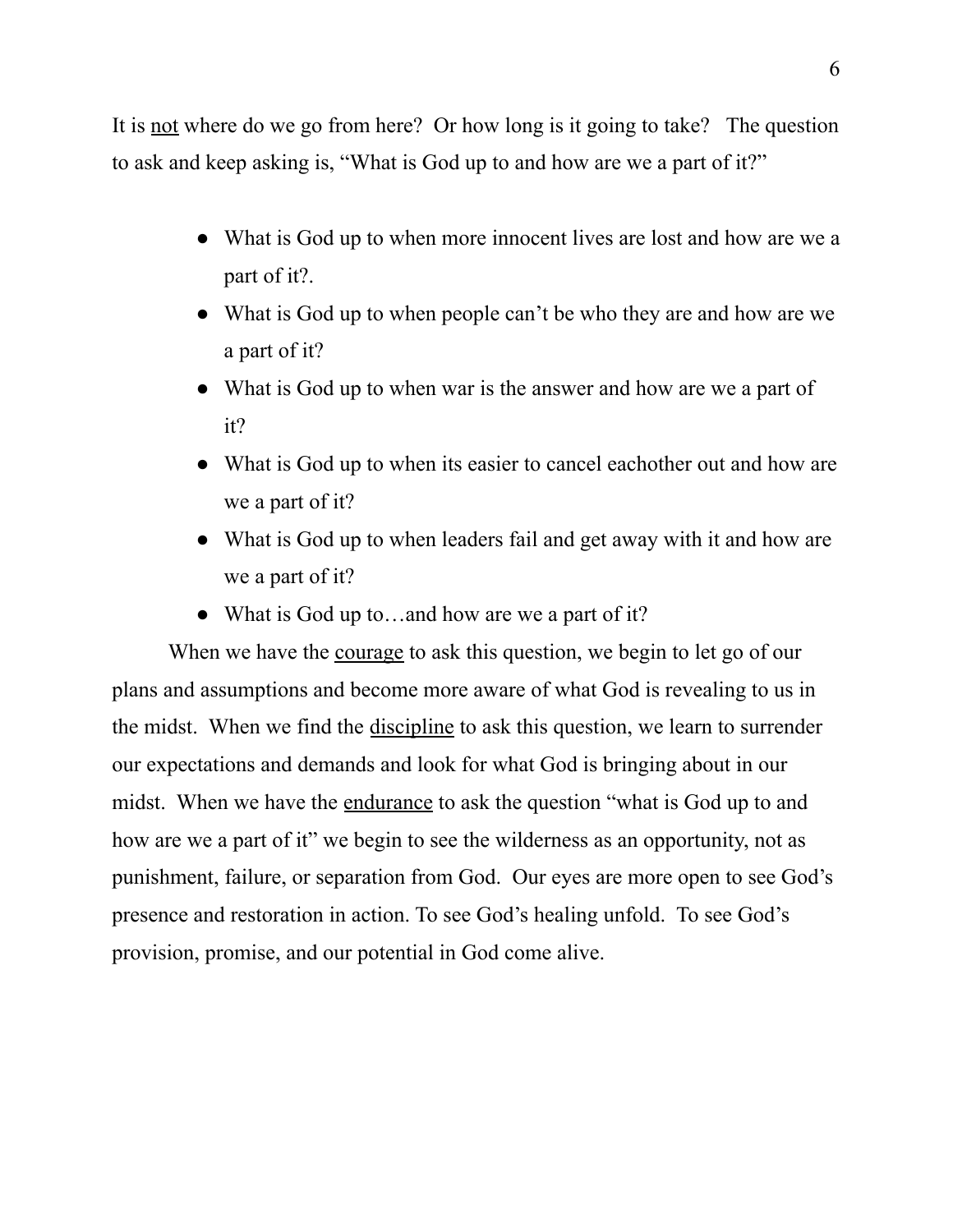There is not a person here who has not walked, crawled, limped, cried, or climbed through some kind of wilderness experience:

- The wilderness of self trying to figure out who we are, what we want, what do we believe in or stand for? Caught between who we are and who we are becoming or who we thought we were and who we truly are.
- The wilderness of faith where is God, who is God where do I fit in God's greater plan? Between doubt and certainty.
- The wilderness of pain and illness how long O Lord, how long? Why? Struggling between brokenness and wholeness.
- The wilderness of new beginnings starting over / new, finding your way, standing on your own two feet - between learning to walk and learning to fly.
- $\bullet$  The wilderness of grief...
- The wilderness of change...
- The wilderness of divorce, unemployment, addiction, mental health...

As hard as it is, as frightening as it is, as uncertain as it feels, no matter the wilderness, the question remains, "what is God up to and how are we a part of it?"

In today's text, we read how God provided the mana, the bread, in the wilderness but the people had a responsibility and instructions to pick it up - to accept it, to use it, to allow it to sustain them. To trust what they were given and that it was enough. God provided quail but the people had a responsibility and instructions to prepare and cook it, to use it for good and not abuse it or overuse it, but <u>to trust what they were given and that it was adequate</u>.